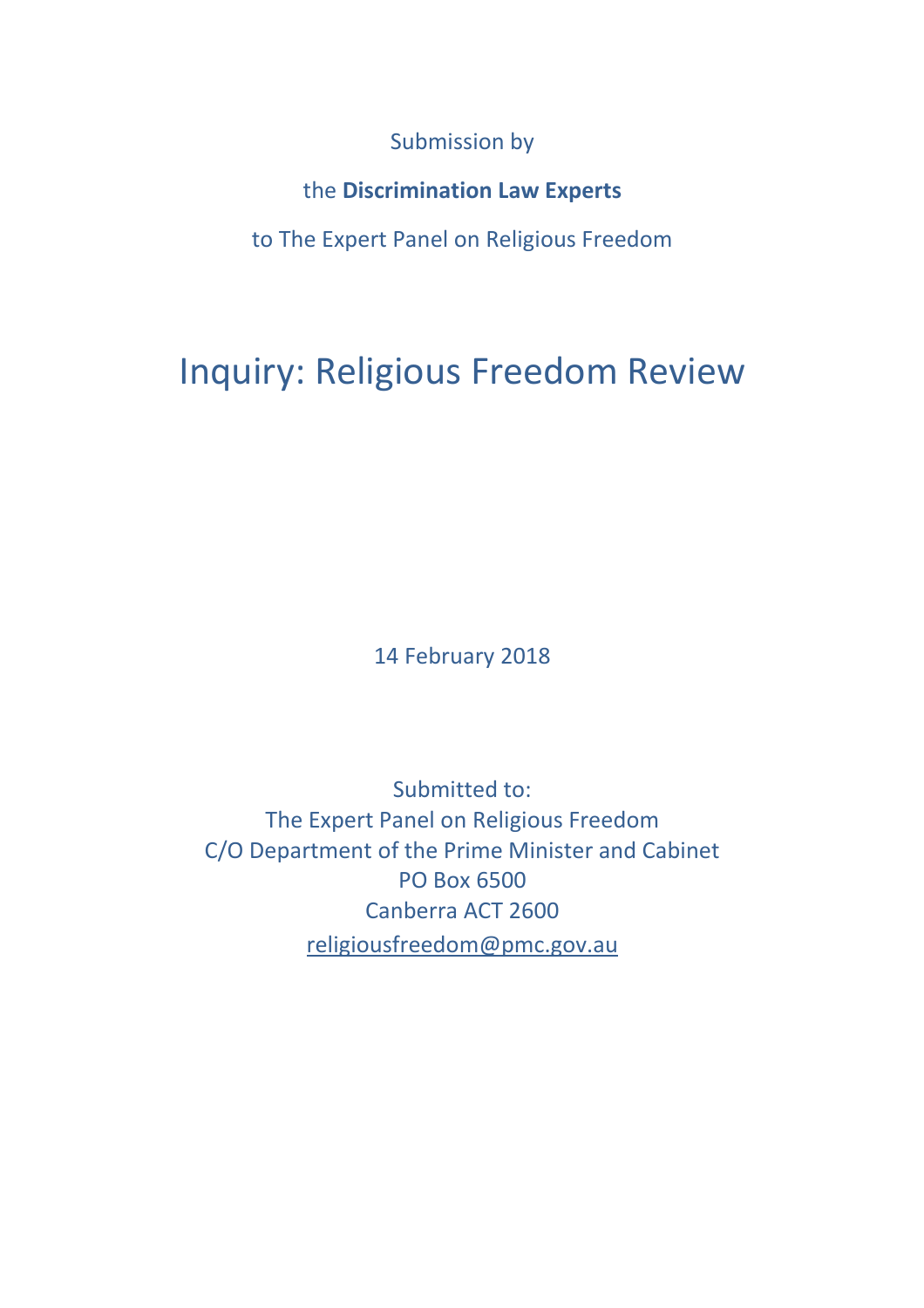### **Contents**

### <span id="page-1-0"></span>Discrimination Law Experts

The Discrimination Law Experts (DLE) group comprises researchers from universities across Australia with expertise in discrimination and equality law and policy. The group first met in Canberra in 2010 and has met annually thereafter. Its goal is to inform Australian human rights law and policy development, particularly in respect of discrimination and equality, by undertaking and disseminating research, and providing expert submissions to law reform processes. The members of the group who contributed to or supported this submission are listed below.

- 1. Dr Dominique Allen, Department of Business Law and Taxation, Monash University
- 2. Dr Colin Campbell, Faculty of Law, Monash University
- 3. Associate Professor Anna Chapman, Melbourne Law School, University of Melbourne
- 4. Dr Cristy Clark, School of Law and Justice, Southern Cross University
- 5. Mr Liam Elphick, Law School, University of Western Australia
- 6. Professor Beth Gaze, Melbourne Law School, University of Melbourne
- 7. Associate Professor Beth Goldblatt, Faculty of Law, University of Technology Sydney
- 8. Dr Paul Harpur, TC Beirne School of Law, University of Queensland
- 9. Associate Professor Anne Hewitt, Adelaide Law School, University of Adelaide
- 10. Ms Rosemary Kayess, Faculty of Law, University of New South Wales
- 11. Associate Professor Therese MacDermott, Macquarie Law School, Macquarie University
- 12. Dr Karen O'Connell, Faculty of Law, University of Technology Sydney
- 13. Dr Alice Orchiston, Sydney Law School, University of Sydney
- 14. Professor Simon Rice OAM, Sydney Law School, University of Sydney
- 15. Associate Professor Belinda Smith, Sydney Law School, University of Sydney
- 16. Ms Alice Taylor, ANU College of Law, Australian National University
- 17. Professor Margaret Thornton, FASSA, FAAL, ANU College of Law, Australian National University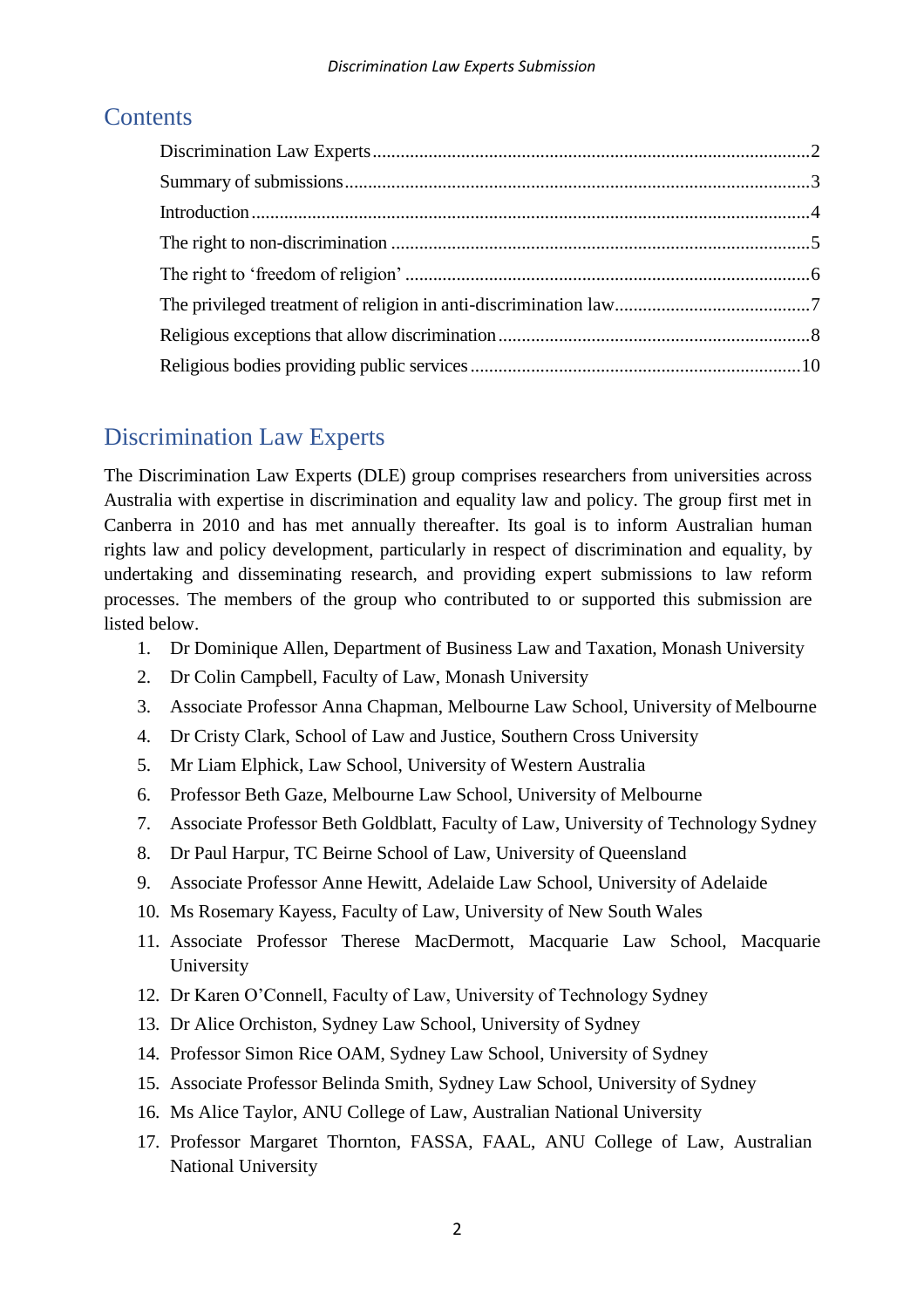### <span id="page-2-0"></span>Summary of submissions

1. We submit that the Panel make the following observation in its report:

that while the freedom to hold a religious belief is absolute, the freedom to manifest one's religious beliefs can properly be limited to protect the right to nondiscrimination.

2. We submit that the Panel make the following observation in its report:

that it is appropriate that the freedom to manifest one's religious beliefs is limited by Australia's anti-discrimination laws that guarantee non-discrimination to historically marginalised and disadvantaged groups.

- 3. We submit that the Panel make the following recommendation, to ensure that, if religious exceptions are maintained, they operate in an objective manner referable to doctrine:
	- that religious exceptions in Australia's anti-discrimination laws continue to operate by reference to the religious purpose of a body; conformity of the conduct to doctrines, tenets or beliefs of a religion; and a reasonable need to avoid injury to religious susceptibilities of adherents of a religion
	- but that those matters be assessed in the circumstances of the particular case and in light of the harm caused by the discrimination that would be allowed by the exception.

4. We submit that the Panel make the following recommendation, to ensure recognition of the right to non-discrimination in the funding and provision of publicly funded services:

> that adherence to the principle of non-discrimination be a condition of receiving public funds for the provision of public services, and that a person or entity that receives public funds for the provision of public services is excluded from being able to rely on a 'religious exception' in anti-discrimination legislation in respect of that publicly-funded activity.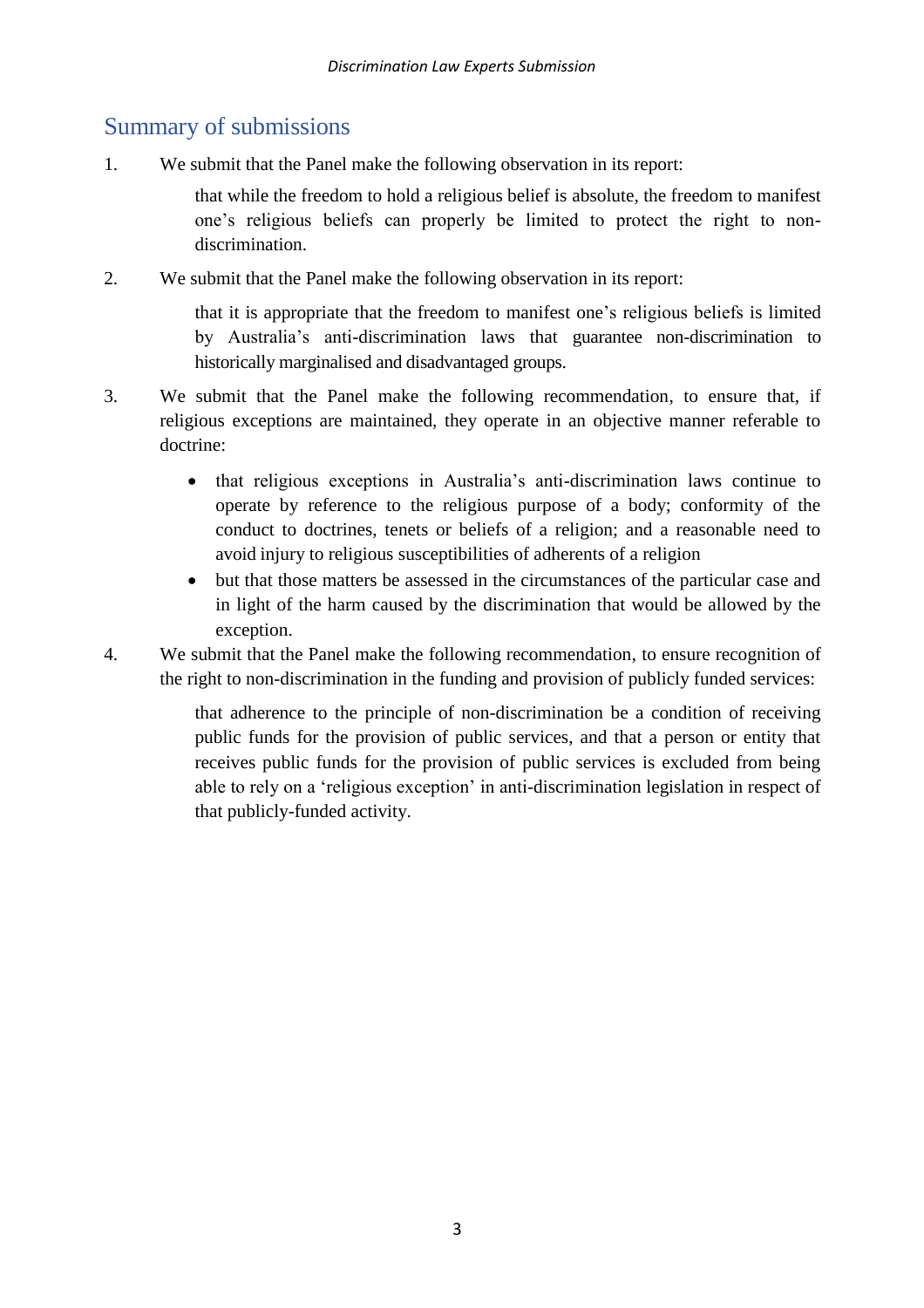## <span id="page-3-0"></span>Introduction

We are a group of legal academics with extensive expertise in the theory and practice of antidiscrimination and equality law. We make this submission in response to the Federal Government's Religious Freedom Review announced on 22 November 2017.

In drafting this submission, we focus on key elements of the anti-discrimination law framework. In particular, we draw on our shared understanding about the nature of discrimination, the harms it can cause and the role of law in addressing these harms. The following points outline the principles on which our recommendations are based:

- The right to non-discrimination is a fundamental human right;
- Discrimination harms society as a whole and every member, not merely the identified aggrieved persons. For this reason, an obligation to address discrimination should be shared widely across society, and the identified aggrieved person should not bear an onerous burden in driving change;
- Discrimination unfairly excludes women and members of particular social groups and limits their capacity to fulfil their potential in our society. It manifests in a wide variety of ways, ranging from blatant and intentional prejudicial conduct to the unintentional imposition of apparently neutral barriers. To address discrimination fairly and effectively in its many manifestations, anti-discrimination law needs to be wide in its coverage but also sophisticated and nuanced so that it can apply to the great diversity of human experiences, goals and needs;
- Simplicity should be a goal of regulatory reform but only to the extent that it serves to enhance both compliance and efficiency; and
- In designing effective anti-discrimination laws, it is important to appreciate and articulate connections between the definition of discrimination, the nature and scope of prohibitions and exceptions that justify or permit some forms of discrimination. A wide definition of discrimination provides a clear and simple message, but necessitates rules and mechanisms that enable fair and efficient identification of discrimination that is justifiable.

Our submission addresses the first of the Panel's three terms of reference – the intersections between the enjoyment of the freedom of religion and other human rights – and focuses on the human right to non-discrimination.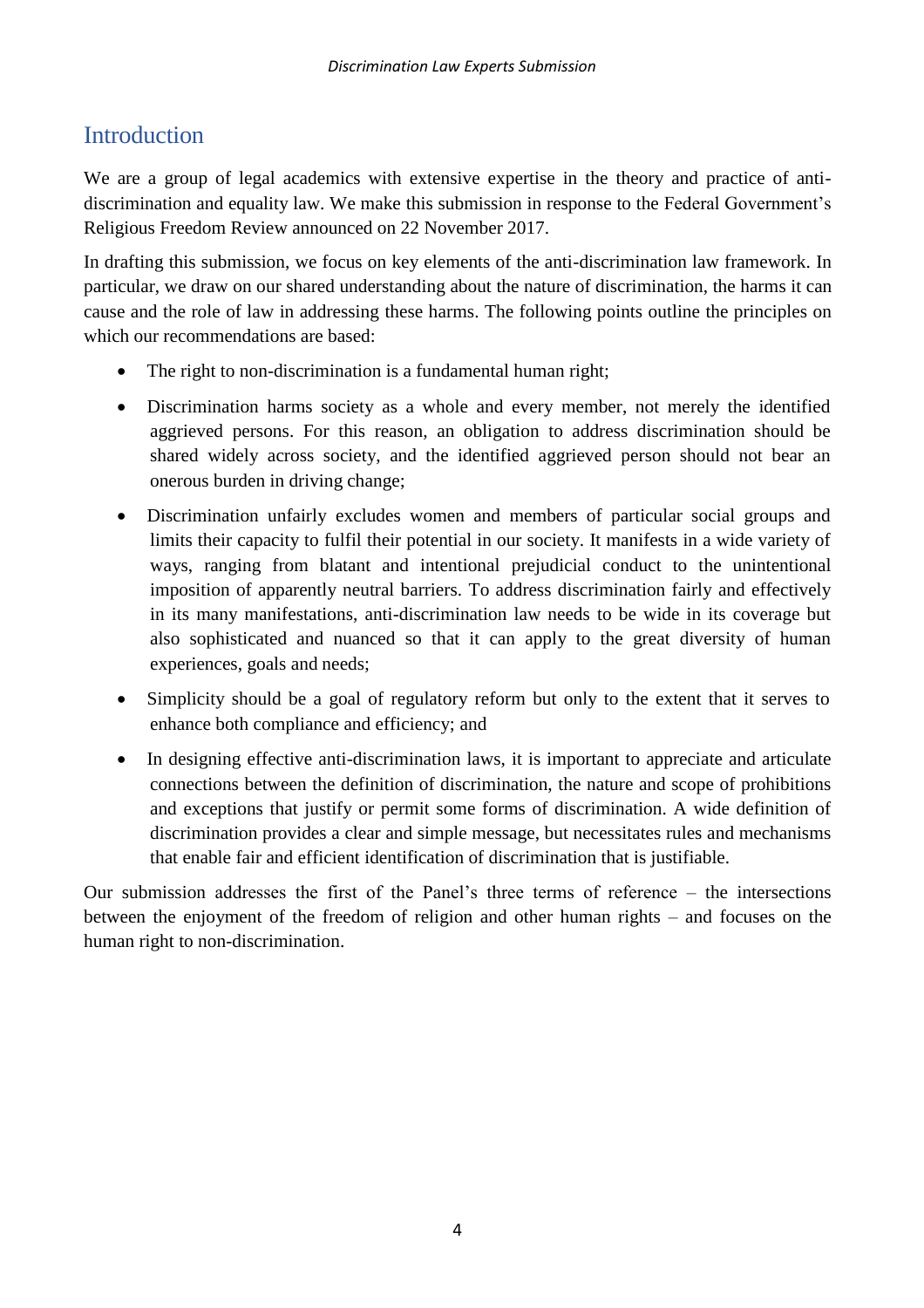## <span id="page-4-0"></span>The right to non-discrimination

The right to non-discrimination is a fundamental human right, and 'a basic and general principle relating to the protection of human rights' (Human Rights Committee, *General Comment No. 18: Nondiscrimination*).

Australia has repeatedly acknowledged the right to non-discrimination, and has taken extensive measures to ensure it is realised and respected in Australia. The right to non-discrimination is guaranteed by international human rights treaties to which Australia is a party. Australia has undertaken 'to adopt such legislative or other measures as may be necessary to give effect' to it and other fundamental human rights, and to ensure that any person whose rights are infringed has a legal remedy for that infringement (International Covenant on Civil and Political Rights, articles 2, 3, 26). We address below the right to right to freedom of thought, conscience and religion, which is also a fundamental human right.

Australia reports regularly on its performance in meeting its treaty obligations. In its 2015 report to the UN Human Rights Council's *Universal Periodic Review* Australia stated that it 'recognises that to enjoy [civil and political] rights, people need to be able to do so free from discrimination, enabling people to enjoy their rights on an equal basis with others'. In its most recent National Human Rights Action Plan (2012), Australia declared to the world its proposed action to secure 'freedom from discrimination' for its people.

The most significant commitment to non-discrimination in Australian law is in the federal, State and Territory statutes that prohibit discrimination and promote equality:

> *Age Discrimination Act 2004* (Cth) *Disability Discrimination Act 1992* (Cth) *Racial Discrimination Act 1975* (Cth) *Sex Discrimination Act 1984* (Cth) *Anti-Discrimination Act 1977* (NSW) *Anti-Discrimination Act 1992* (NT) *Anti-Discrimination Act 1991* (Qld) *Anti-Discrimination Act 1998* (Tas) *Discrimination Act 1991* (ACT) *Equal Opportunity Act 1984* (SA) *Equal Opportunity Act 2010* (Vic) *Equal Opportunity Act 1984* (WA) *Racial and Religious Tolerance Act 2001* (Vic)

Except in NSW and SA, these laws protect people from being discriminated against because of their religious belief or activity. That protection is important, but it is different from protection of the rights to have a religious belief and to manifest it. The rights to have and manifest a religious belief are what the Panel is concerned with, which we now address.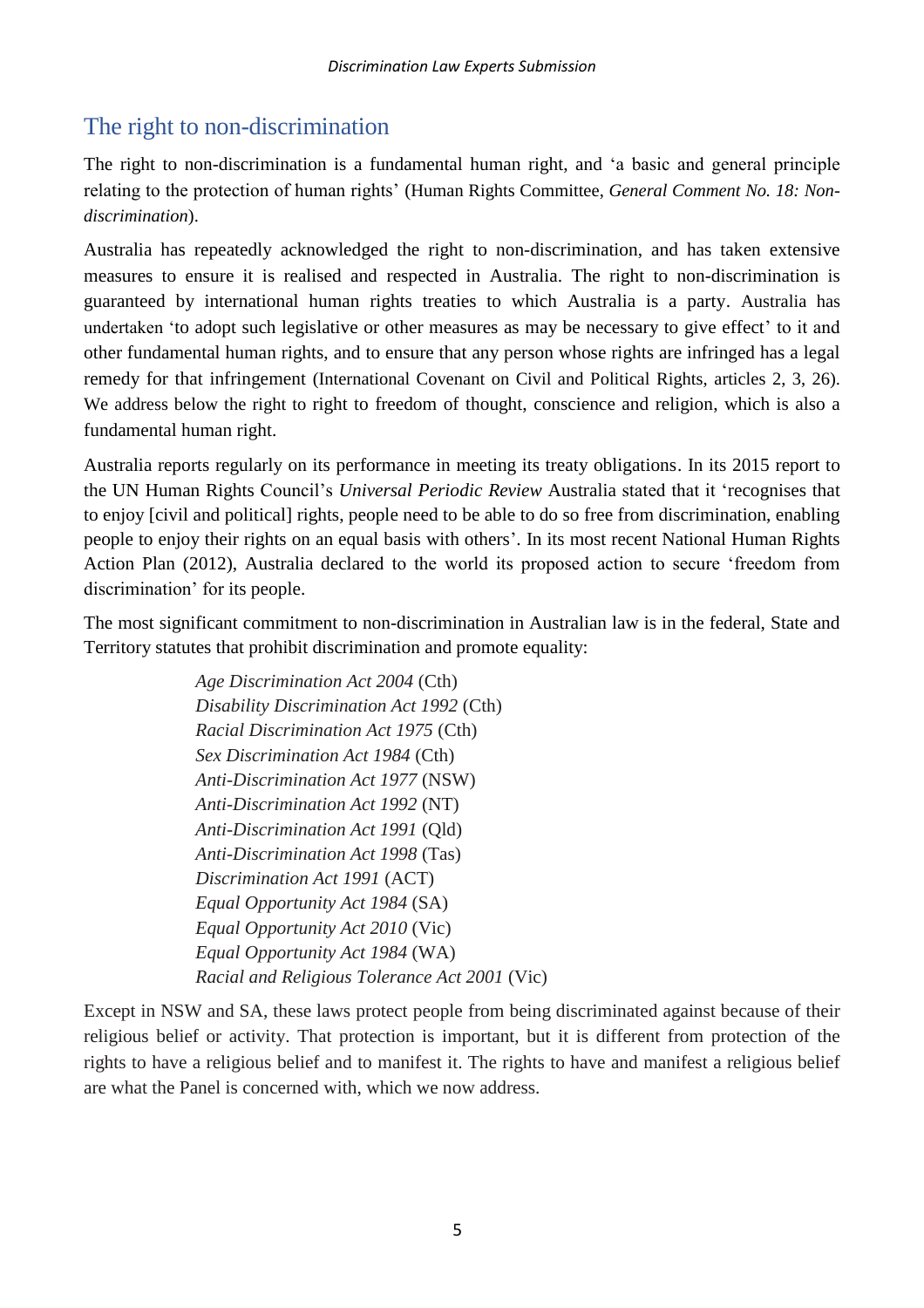# <span id="page-5-0"></span>The right to 'freedom of religion'

'Religious freedom' is unhelpful shorthand for the right in Article 18 of the *International Covenant on Civil and Political Rights* to 'freedom of thought, conscience and religion'. Relevantly to the current debate in Australia this right (emphasis added):

- 'shall include freedom to *have or to adopt* a religion or belief of [] choice', and
- 'freedom … in public or private to *manifest [] religion or belief in worship, observance, practice and teaching*'.

The freedom to manifest one's religion or beliefs 'may be subject only to such limitations as are prescribed by law and are *necessary to protect … the fundamental rights and freedoms of others*' (Art 18(3)).

Relevantly to the Panel's inquiry, three points must be made relating to the italicised text above. The first is that the freedom to have or to adopt a religion or belief is absolute and cannot be limited: people are free to hold whatever beliefs they wish; this is what is behind Senator Brandis's infamous 'right to be a bigot' remark.<sup>1</sup> The second point is that the freedom to *manifest* one's belief is treated separately and differently from the freedom to *hold* that belief. The third – of particular relevance to the Panel's inquiry – is that freedom to manifest belief can be limited to protect others' right to nondiscrimination.

This is why 'religious freedom' is unhelpful shorthand. There are two distinct parts to religious freedom: (1) freedom to believe, and (2) freedom to manifest belief. The former is absolute, while the latter can be limited. The UN Human Rights Committee (*General Comment 22*) states this clearly:

3. Article 18 distinguishes the freedom of thought, conscience, religion or belief from the freedom to manifest religion or belief. It does not permit any limitations whatsoever on the freedom of thought and conscience or on the freedom to have or adopt a religion or belief of one's choice. These freedoms are protected unconditionally, as is the right of everyone to hold opinions without interference in article 19.1. In accordance with articles 18.2 and 17, no one can be compelled to reveal his thoughts or adherence to a religion or belief …

8. Article 18.3 permits restrictions on the freedom to manifest religion or belief only if limitations are prescribed by law and are necessary to protect public safety, order, health or morals, or the fundamental rights and freedoms of others … In interpreting the scope of permissible limitation clauses, States parties should proceed from the need to protect the rights guaranteed under the Covenant, including the right to equality and non-discrimination on all grounds specified in articles 2, 3 and 26.

Some proponents of 'religious freedom' tend to disregard the distinction between holding a religious belief and acting on it, and claim an absolute right to the latter. This overlooks the fact that holding a belief does not affect others, but acting on it can do. An absolute right to both hold a religious belief and manifest it is tenable only in a strict and narrow theistic society. In a religious pluralist society,

 $\overline{\phantom{a}}$ <sup>1</sup> Commonwealth, *Parliamentary Debates*, Senate, 24 March 2014, 1797 (George Brandis).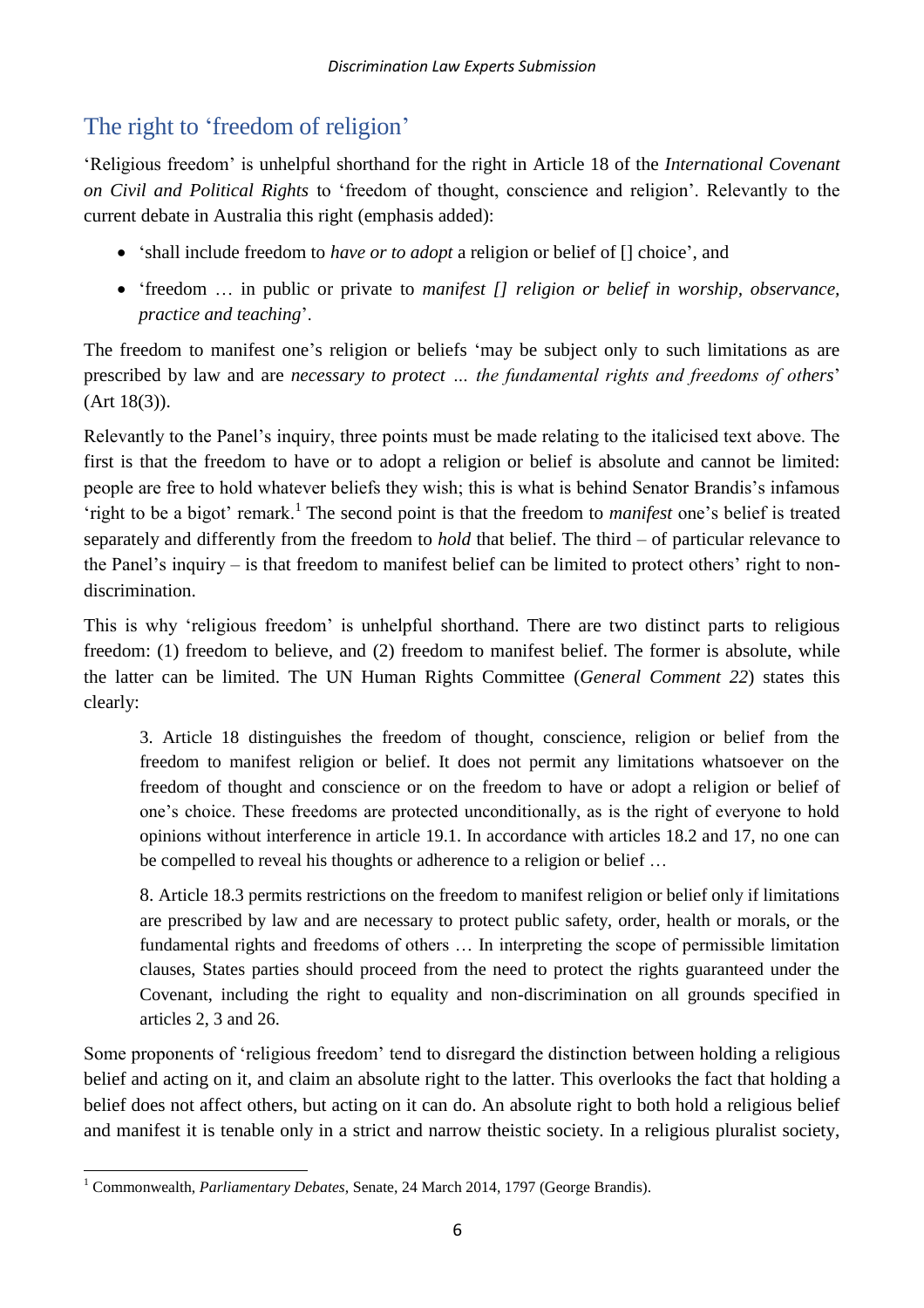and more so in an ostensibly secular society, limits are necessarily imposed on the freedom to manifest one's belief, especially to protect everyone's right to non-discrimination. This is the point of intersection between the right to freely manifest one's religious belief, and the right to nondiscrimination.

#### **1. We submit that the Panel make the following observation in its report**:

**that while the freedom to hold a religious belief is absolute, the freedom to manifest one's religious beliefs can properly be limited to protect the right to non-discrimination.**

### <span id="page-6-0"></span>The privileged treatment of religion in anti-discrimination law

When two fundamental rights come into conflict, it is necessary to deal with that conflict in a way that preserves and maximises both rights to the greatest extent possible in the circumstances. Neither right can simply override the other. But that is what the religious exceptions to Australian antidiscrimination laws do, over-riding the right to non-discrimination. The institution of religion, and its associated beliefs and practices, are uniquely privileged in Australian anti-discrimination law, and exempt in many respects from complying with our national commitment to equality.

Australia is a secular state. It has no established religion, and a Constitutional prohibition against there being one. The 2016 census data shows that the percentage of the population who reported as identifying as Christian has fallen from 96.1% in 1901 to 52% in 2016 (down from 68% in 2001). Nearly a third of Australians (30%) reported in 2016 that they have no religion.

Nevertheless, Christianity is privileged in myriad of ways. There are ever present reminders of this through the observance of Easter and Christmas, and the swearing of oaths. Thus, while Australian governments have responded to pressure to enact anti-discrimination legislation to improve the status of less powerful people, from women and Indigenous people, to people with disability and people of different sexual orientations, they have at the same time sought to recognise religious interests by providing exceptions from these laws. Those exceptions operate as blanket rules, without any means for taking account of the circumstances and issues raised in particular cases of conflict of rights. This often provides too wide an exception for religion, over-riding the right to non-discrimination.

The aim of anti-discrimination legislation is primarily to achieve equality of opportunity at the point of access, rather than equality of outcome. It sets out to ensure that individuals are not penalised in their life chances by virtue of a particular attribute over which they generally have little control, such as race, sex, disability, sexuality or age.

Manifestation of religious belief is often at odds with giving equal recognition to people without regard to, for example, their sex, sexual orientation or marital status. Rather than seeking accommodation of competing rights, or considering the extent to which non-discrimination actually conflicts with religious belief in given circumstances, the religious exceptions in Australia's antidiscrimination laws usually allow religious belief to trump a complaint of discriminatory treatment.

#### **2. We submit that the Panel make the following observation in its report**:

**that it is appropriate that the freedom to manifest one's religious beliefs is limited by Australia's anti-discrimination laws that guarantee non-discrimination to historically marginalised and disadvantaged groups.**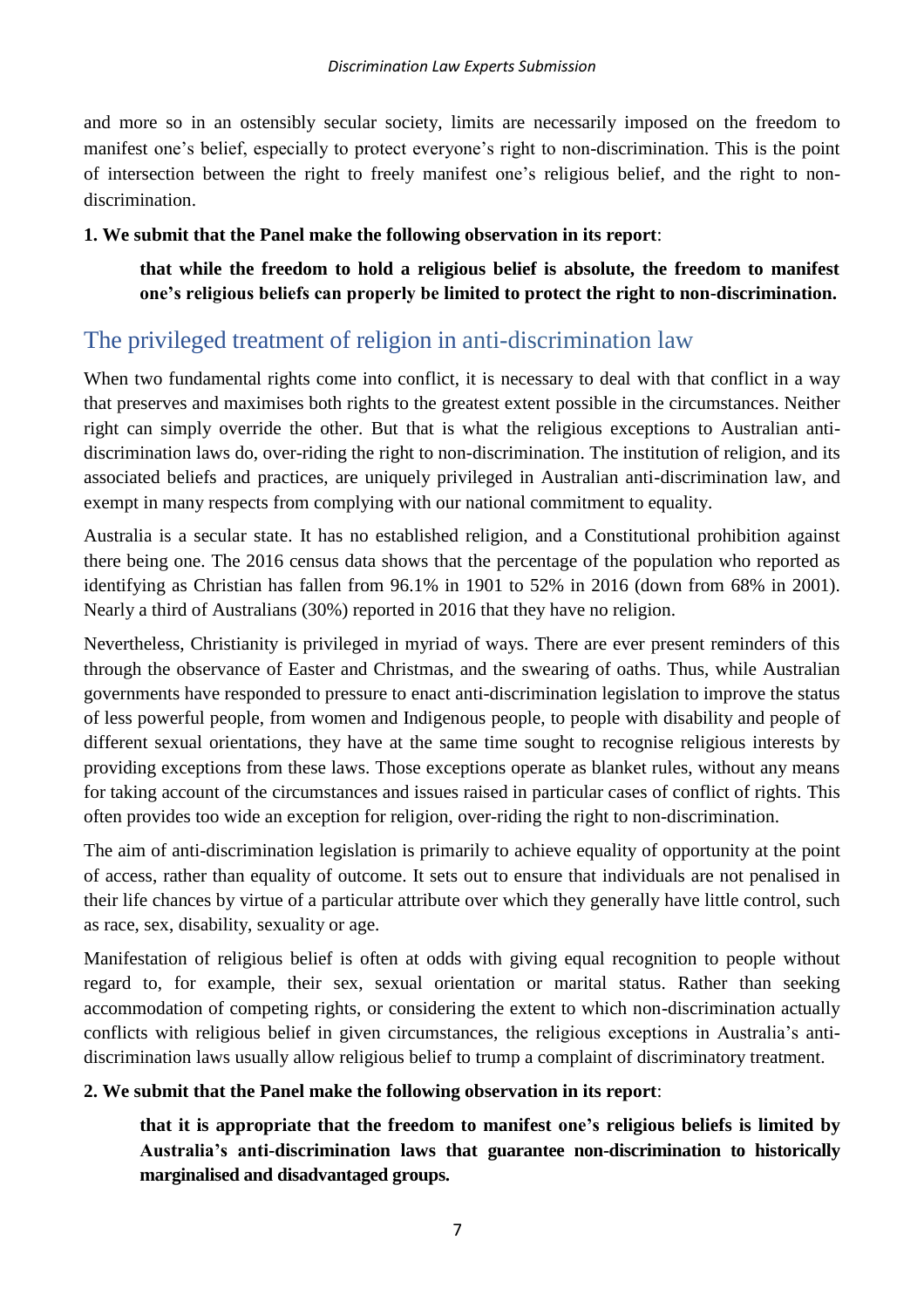### <span id="page-7-0"></span>Religious exceptions that allow discrimination

Anti-discrimination legislation contains a religious exception for activities central to the religion, such as ordination. Even though the exclusion of women from ordination is clearly discriminatory on the ground of sex, the state has deferred to religious bodies and accepted that such activities should remain outside the purview of anti-discrimination law. In terms of the legislation's stated aim of equality between the sexes, the exception is regressive, compounding the normalised masculinity of religious leadership in our society. No other institution is so privileged that it can conduct itself in accordance with its self-declared principles despite their being inconsistent with Australia's commitment to equality.

Anti-discrimination legislation also contains a religious exception for non-core employment activities in, say, the operation of a welfare agency, a hospital or an educational institution. In those circumstances discrimination is permitted when it is 'necessary to conform with religious doctrine or to avoid injury to religious sensitivities'.

As we describe below, the precise wording of the exceptions differs from one statute to another, and the meaning and scope of the exceptions vary accordingly. Nevertheless, religion maintains its privileged status.<sup>2</sup> Religious schools illustrate the non-core employment coverage of the exceptions. A typical hypothetical school scenario involves a situation where a mathematics teacher, clerical officer or gardener, for example, is denied a position in a faith-based school because of 'lifestyle', a euphemism for their marital status, sexual orientation or gender identity.

Religious exceptions are structured similarly across federal, state and territory anti-discrimination legislation, and can broadly be categorised in the following three ways:

- 1. The first is a specific religious exception for the appointment and training of priests and ministers, which is provided for in all jurisdictions in Australia,<sup>3</sup> subject only to very minor syntactical differences.
- 2. The second category is an educational religious exception for religiously-affiliated schools, which is provided for to different degrees in all jurisdictions in Australia,<sup>4</sup> except Tasmania and Queensland.<sup>5</sup>
- 3. The third category, a general religious exception, is provided for in all Australian anti-

 2 See generally See Margaret Thornton, 'Christianity "Privileged" in Laws Protecting Fairness' (2011) 5 *Viewpoint: Perspectives on Public Policy* 41; Liam Elphick, 'Sexual Orientation and "Gay Wedding Cake" Cases Under Australian Anti-Discrimination Legislation: A Fuller Approach to Religious Exemptions' (2017) 38(1) *Adelaide Law Review* 149; Carolyn Evans and Beth Gaze, 'Discrimination by Religious Schools: Views from the Coal Face' (2010) 34 *Melbourne University Law Review* 392; John Tobin, 'Should Discrimination in Victoria's Religious Schools Be Protected? Using the Victorian *Charter of Human Rights and Responsibilities Act* to Achieve the Right Balance' (2011) 36 *Monash University Law Review* 16.

<sup>3</sup> *Sex Discrimination Act 1984* (Cth) s 37(1); *Discrimination Act 1991* (ACT) s 32; *Anti-Discrimination Act 1977* (NSW) s 56; *Anti-Discrimination Act 1992* (NT) s 53; *Anti-Discrimination Act 1991* (Qld) s 90; *Equal Opportunity Act 1984*  (SA) s 50; *Anti-Discrimination Act 1998* (Tas) s 52; *Equal Opportunity Act 2010* (Vic) s 82(1); Equal *Opportunity Act 1984* (WA) s 72.

<sup>4</sup> *Sex Discrimination Act 1984* (Cth) s 38; *Discrimination Act 1991* (ACT) s 33; *Equal Opportunity Act 1984* (WA) s 73; *Anti-Discrimination Act 1977* (NSW) ss 4, 49ZO(3); *Equal Opportunity Act 2010* (Vic) s 83(1); *Anti-Discrimination Act 1992* (NT) s 37A; *Equal Opportunity Act 1984* (SA) s 34(3). In South Australia the exception for religious schools only operates if the educational authority administering the school has a written policy stating its intention to discriminate, a copy of which is provided free of charge to individuals who are to be interviewed, and on request to employees, students, parents and members of the public.

<sup>5</sup> See *Anti-Discrimination Act 1991* (Qld) s 109(2); *Anti-Discrimination Act 1998* (Tas) ss 16(o), (p), 52.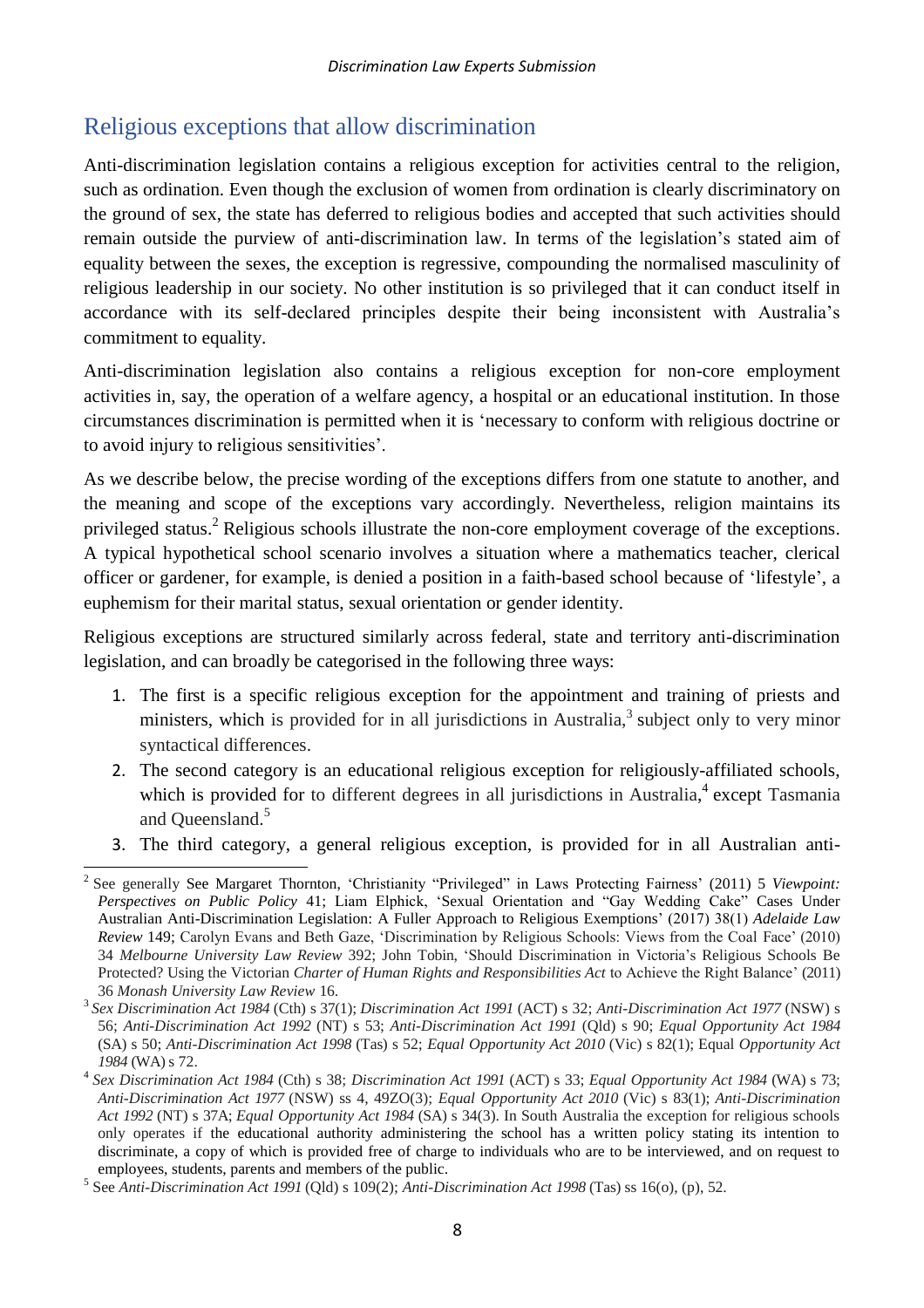discrimination laws. The general religious exception typically allows a body that is 'established for religious purposes' to engage in otherwise unlawful discrimination if the conduct either:

- conforms to the doctrines, tenets or beliefs of the religion; *or*
- $\bullet$  is necessary to avoid injury to the religious susceptibilities of adherents of that religion.<sup>6</sup>

There are some variations to the third category of exception. Tasmania, the Australian Capital Territory and Queensland use 'and' not 'or', requiring a religious body to meet both tests.<sup>7</sup> Victoria requires that the necessity to avoid injury to religious susceptibilities be 'reasonable'.<sup>8</sup> New South Wales requires that the body seeking the exception be one that is 'established to propagate religion',<sup>9</sup> while the Northern Territory requires only that the conduct is 'part of any religious observance or practice'.<sup>10</sup> In Queensland the exception does not apply to employment or education.<sup>11</sup> The exception in the *Sex Discrimination Act* does not apply to Commonwealth-funded aged care facilities.<sup>12</sup>

These exceptions are concerned with the conduct of religious organisations and schools, rather than with individuals who have the fundamental and unlimited right to freedom of religious belief. Only Victoria and Tasmania give an individual, as well as a religious body, access to the general religious exception, <sup>13</sup> but this is too broad an approach because it privileges one person's religious beliefs over another's non-discrimination rights regardless of the relative importance of the rights in any particular situation.

The effect of the religious exceptions is, effectively, to excuse religious bodies (and, in Victoria and Tasmania, people generally), from having to comply with anti-discrimination laws. Only in rare cases is the conduct of religious bodies challenged, in which case they have to meet the tests set out above. In *Christian Youth Camps Limited & Ors v Cobaw Community Health Services Limited & Ors*, <sup>14</sup> for example, a youth camp associated with the Christian Brethren Church was not able to show that it was a 'body established for religious purposes' and so its discriminatory conduct was not excepted. Similarly in *Walsh v St Vincent de Paul Society Queensland*, <sup>15</sup> the Society was not able to show that it is a religious body for purposes of the exception. In *OW and OV v Members of the Board of the*  Wesley Mission Council,<sup>16</sup> on the other hand, Wesley Dalmar Child and Family Care was allowed to discriminate, both because the discriminatory conduct complied with a belief of the Wesley Mission, and the discriminatory conduct was necessary to avoid injuring the religious susceptibilities of adherents.

 $\overline{a}$ 6 *Sex Discrimination Act 1984* (Cth) s 37(1)(d); *Anti-Discrimination Act 1977* (NSW) s 56(d); *Equal Opportunity Act 1984* (SA) s 50(1)(c); *Anti-Discrimination Act 1998* (Tas) s 52(d); *Equal Opportunity Act 1984* (WA) s 72(d).

<sup>7</sup> *Discrimination Act 1991 (*ACT) s 32(d); *Anti-Discrimination Act 1991 (*Qld) s 109(1) (d); *Anti-Discrimination Act 1998*  $(Tas)$  ss  $52(d)(i) - (ii)$ .

<sup>8</sup> *Equal Opportunity Act 2010* (Vic) s 82(2)(b).

<sup>9</sup> *Anti-Discrimination Act 1977* (NSW) s 56(d).

<sup>10</sup> *Anti-Discrimination Act 1992* (NT) s 51(d).

 $11$  This explains why Queensland has no educational religious exception, as religious exceptions are excluded from the broad field of education whether the school is religiously-affiliated or not. See *Anti-Discrimination Act 1991* (Qld) s 109(2).

<sup>&</sup>lt;sup>12</sup> Excluding the employment of persons to provide such care: *Sex Discrimination Act 1984* (Cth) s 37.

<sup>13</sup> *Equal Opportunity Act 2010* (Vic) s 84; *Anti-Discrimination Act 1998* (Tas) s 52.

 $14$  (2014) 50 VR 256.

<sup>&</sup>lt;sup>15</sup> [2008] QADT 32.

<sup>&</sup>lt;sup>16</sup> [2010] NSWADT 293.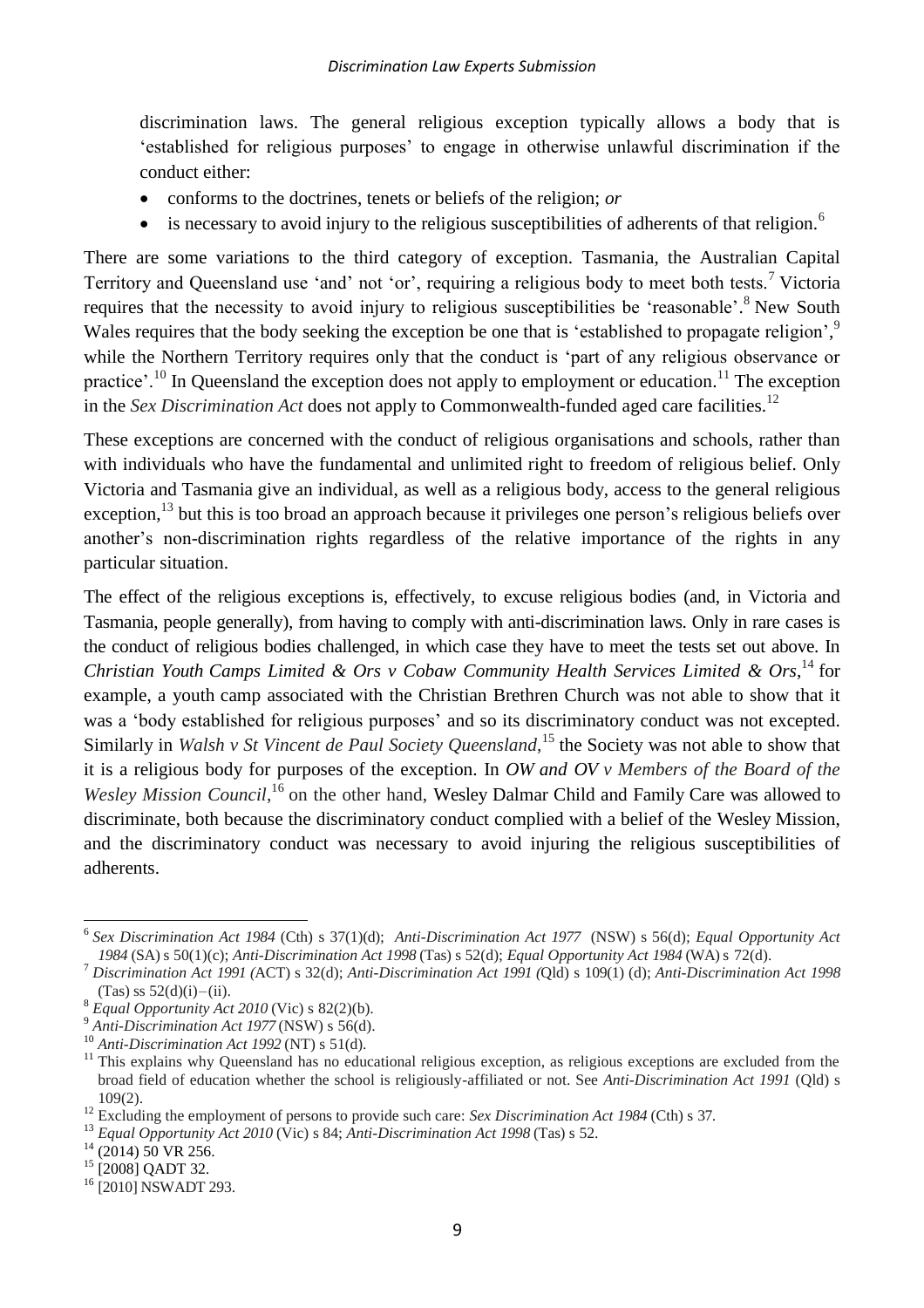These cases illustrate how the existing anti-discrimination laws work to negotiate the intersection between the right to manifest religious belief, and the right to non-discrimination. The anchor points for the exception are the religious purpose of a body, and either or both of conformity to doctrines, tenets or beliefs of a religion, and avoiding injury to religious susceptibilities of adherents of a religion. These are matters that are objectively determined. However, even this approach fails to allow sufficiently for the particular circumstances of a case. For example, it fails to evaluate how central or important the belief is to the religion, how and to what extent any proposed action would infringe it, and how much harm might be done by defeating a discrimination claim in the particular facts of a case.

Two recent anti-discrimination law reform inquiries have recommended abandoning the use of exceptions, including those that presumptively favour religious conduct over non-discrimination.<sup>17</sup> Both inquiries recommended relying instead on a general 'rights limitation' provision, <sup>18</sup> under which the intersection of religion freedom and non-discrimination would be assessed on a case-by-case basis. Indeed, such an approach was recommended to the ACT inquiry by the Australian Christian Lobby.<sup>19</sup> It is, however, outside the scope of the Panel's inquiry to review the basic design of Australia's anti-discrimination laws, and we make our recommendation on the basis that exceptions will for some time be the way in which the freedom of religious conduct is protected.

If, then, the privileged position of religious bodies in anti-discrimination law is to continue, then the existing anchor points for the exception are appropriate and must be maintained.

#### **3. We submit that the Panel make the following recommendation, to ensure religious exceptions operate in an objective manner referable to doctrine:**

- **that religious exceptions in Australia's anti-discrimination laws continue to operate by reference to the religious purpose of a body; conformity of the conduct to doctrines, tenets or beliefs of a religion; and a reasonable need to avoid injury to religious susceptibilities of adherents of a religion**
- **but that those matters be assessed in the circumstances of the particular case and in light of the harm caused by the discrimination that would be allowed by the exception.**

### <span id="page-9-0"></span>Religious bodies providing public services

Religious organisations such as schools, welfare agencies and hospitals are often the recipients of substantial public funding to deliver public services. However, they have a privilege not enjoyed by other employers and service providers: the privilege of being able to discriminate. The willingness of religious bodies to provide public services is commendable, but it does not entitle them to be excepted from universal human rights precepts and the principle of non-discrimination.

 $\overline{a}$ <sup>17</sup> ACT Law Reform Advisory Council, *Review of the Discrimination Act 1991 (ACT) Final Report*, LRAC 3 FP, 2015; Commonwealth Attorney-General's Department, *Human Rights and Anti-Discrimination Bill 2012 Explanatory Notes*, 2012.

<sup>&</sup>lt;sup>18</sup> ACT Law Reform Advisory Council, above n 17, 99-102; Commonwealth Attorney-General's Department, above n 17, 33-35.

<sup>&</sup>lt;sup>19</sup> ACT Law Reform Advisory Council, above n 17, 100.